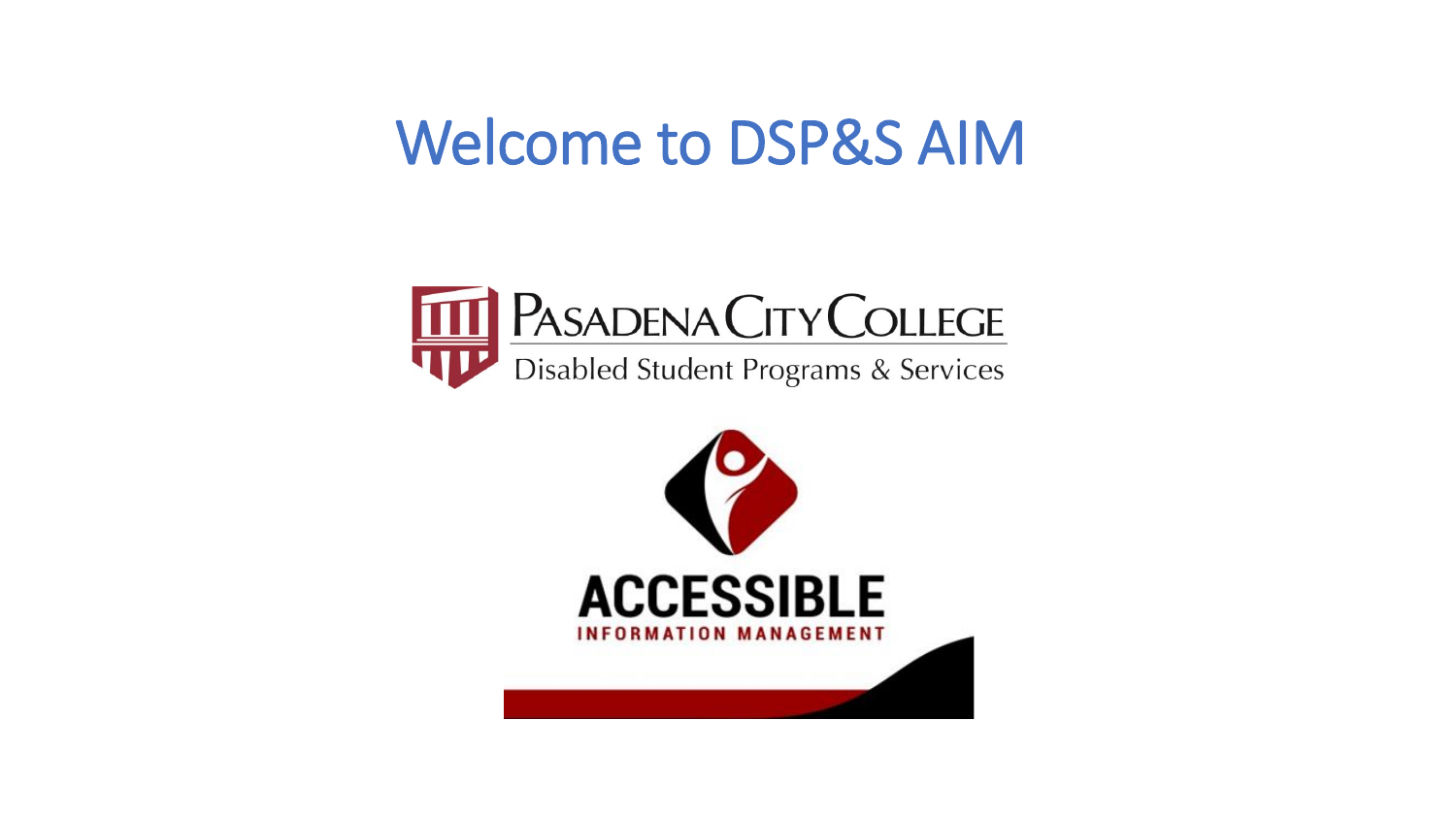# What is AIM?

- AIM is an online tool that will enable you to request your accommodations for your classes.
- AIM will email your professors to inform them of your accommodations.
- You can make your AIM requests before the start of each semester.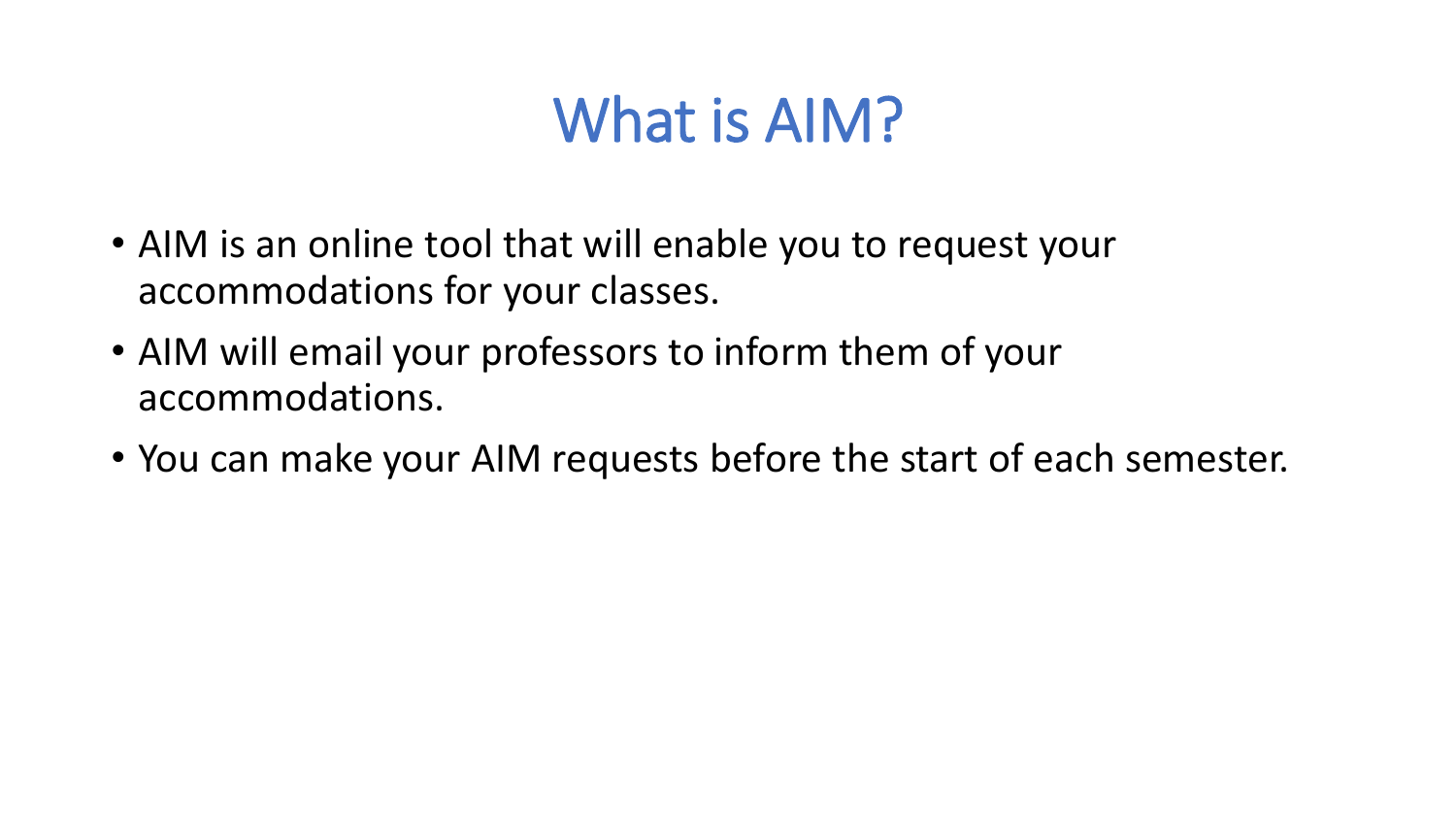### To get to AIM first log into your Lancer Point account at Pasadena.edu

CAMPUS ACCESS RESTRICTIONS PCC is closed to student and public access. Coming to campus? Take our head during this time visit Remote Campus Information & Updates. turvey. For resources and tools we're using

| 刪        | Why PCC | <b>Current Students</b> | <b>Faculty &amp; Staff</b> | Community             | Give | $\bullet$ |                    | Login v | <b>Apply Now F</b> |  |
|----------|---------|-------------------------|----------------------------|-----------------------|------|-----------|--------------------|---------|--------------------|--|
| PASADENA | About - |                         | Admissions & Aid -         | Academics & Support • |      |           | <b>LancerPoint</b> |         |                    |  |
|          |         |                         |                            |                       |      |           | Canvas             |         |                    |  |

Keep dreaming. Keep doing.

## **Together, we're** unstoppable.

**Have questions?** 

Go to the Virtual Support Center



We want to see everyone from the PCC community! Submit a Photo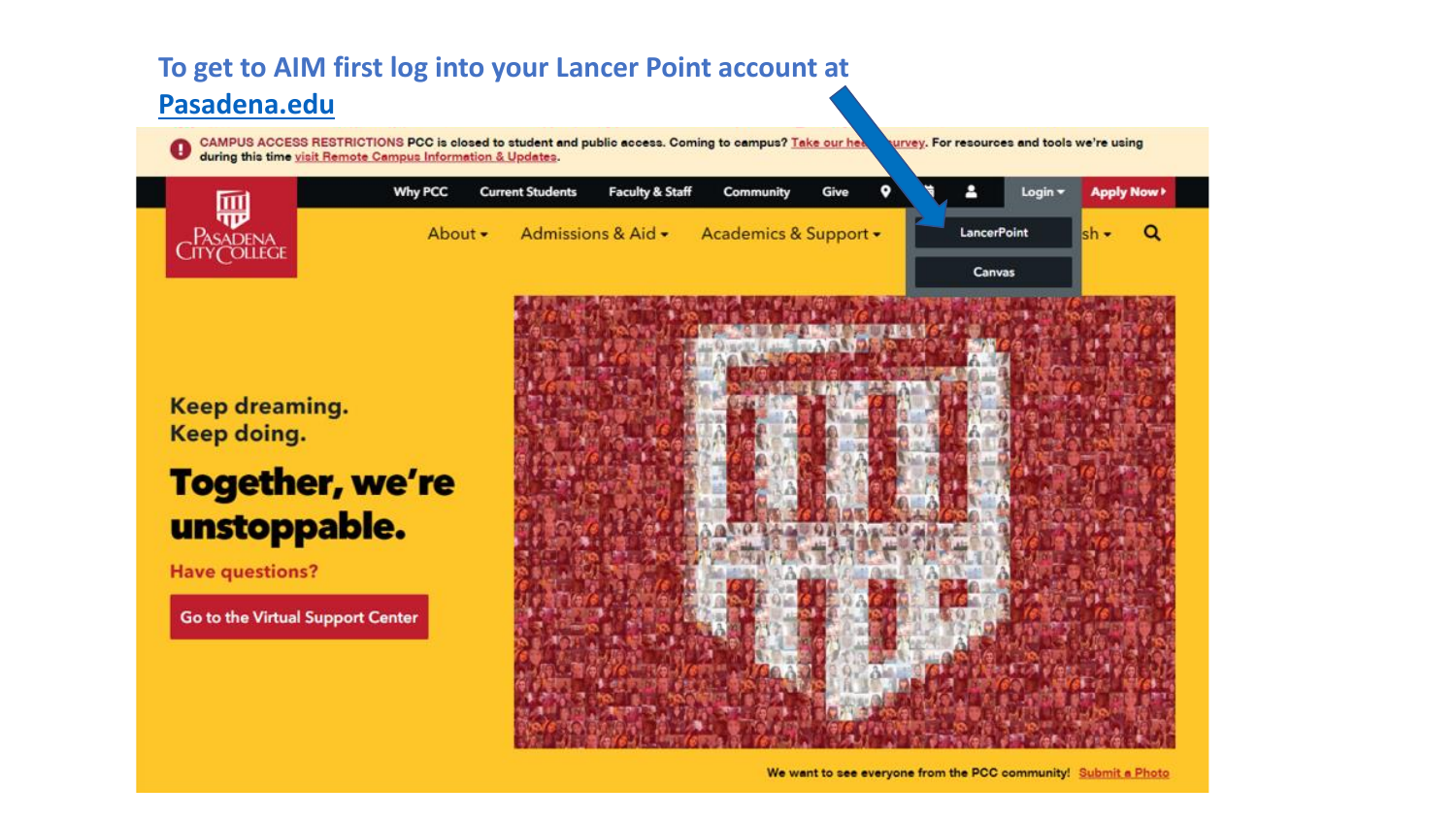

## **LOGIN**

Password

#### Sign in to your account

|  |  |  | User Name |
|--|--|--|-----------|
|  |  |  |           |

| Sian In |  |
|---------|--|
|         |  |

Type your Lancer Point user name and password, then click the "Sign In" button

First time logging in? Activate your account.

Having trouble logging in? Look up your username / Reset your password.

Need more help? View our support site.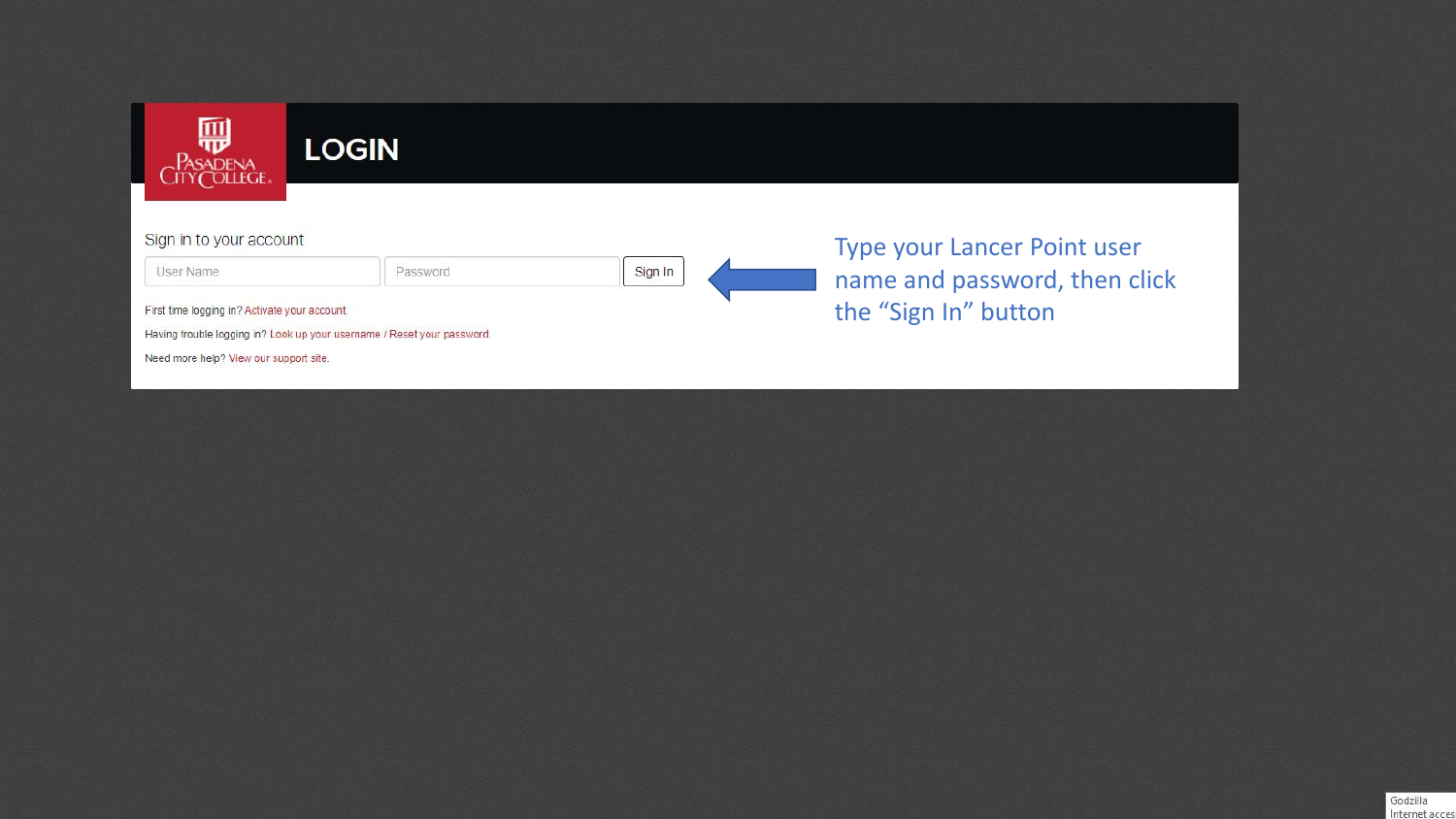| LANCER<br>農園<br>POINT        | <b>Registration Steps</b>                                    | <b>Registration Tools</b> |
|------------------------------|--------------------------------------------------------------|---------------------------|
| & Home                       |                                                              |                           |
| To My Classes & Academics    | Guide to Registering at PCC                                  |                           |
| S My Tuition & Financial Aid | <b>Select Classes</b>                                        |                           |
| <sup>3</sup> Faculty         | Schedule of Classes 2                                        |                           |
| Counselor                    | Schedule Planner                                             |                           |
| PCC Email                    | $\equiv$                                                     |                           |
| <b>⊡</b> Employee Email      | <b>Register for Classes</b>                                  |                           |
| C Canvas                     | Add/Drop Classes                                             |                           |
| Banner 9                     | 3                                                            |                           |
| @ Staff                      | \$ Pay for Classes                                           | <b>Buy Your Books</b>     |
|                              | Pay Online                                                   |                           |
|                              | Financial Aid                                                |                           |
|                              | ® View My Schedule                                           |                           |
|                              | View/Print My Class Schedule                                 | <b>PCC Connect</b>        |
|                              |                                                              |                           |
|                              | <b>Select My Classes &amp;</b>                               |                           |
|                              | Academics, then select<br>My Grades                          | My Education Plan         |
|                              | Preferences<br>the button for DSP&S<br>The Beginning of Time |                           |
|                              | <b>Spring 2021</b><br><b>AIMS</b><br>No Data Found           |                           |
|                              |                                                              |                           |
|                              | My Classes                                                   | <b>Disabled Students</b>  |
|                              | View/Print My Class Schedule                                 |                           |

| Pre-Registration Survey          |
|----------------------------------|
| Check Registration Status & Date |
| View Holds                       |
| View Placement Results           |
| Request Prerequisite Clearance 2 |
| Online Orientation               |
|                                  |

| Bookstore <b>D</b>                                   |
|------------------------------------------------------|
|                                                      |
| PCC Connect                                          |
| PCC Connect                                          |
|                                                      |
| My Education Plan                                    |
| LancerPlan                                           |
|                                                      |
| Disabled Students Programs & Services Accommodations |

DSP&S AIMS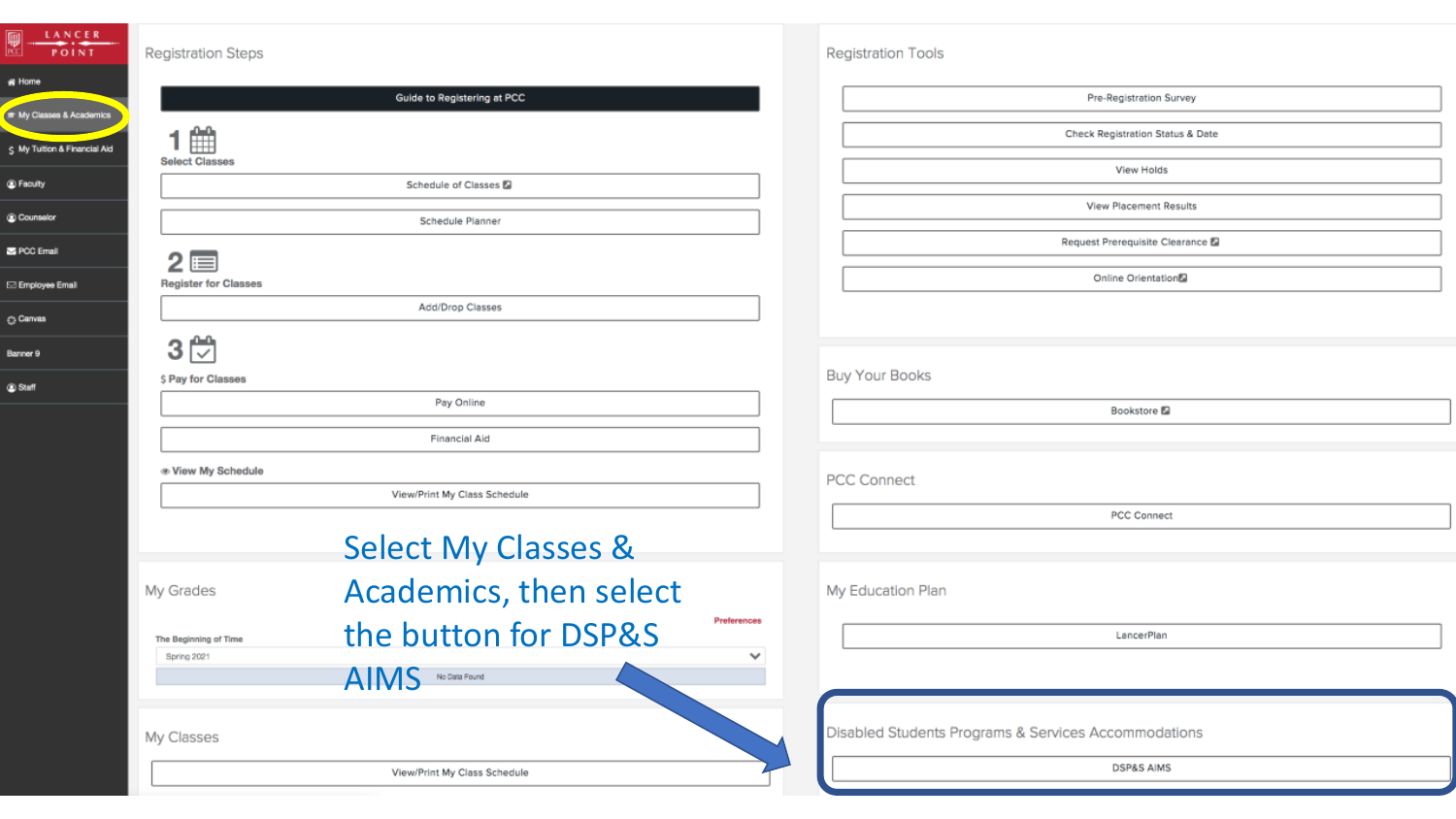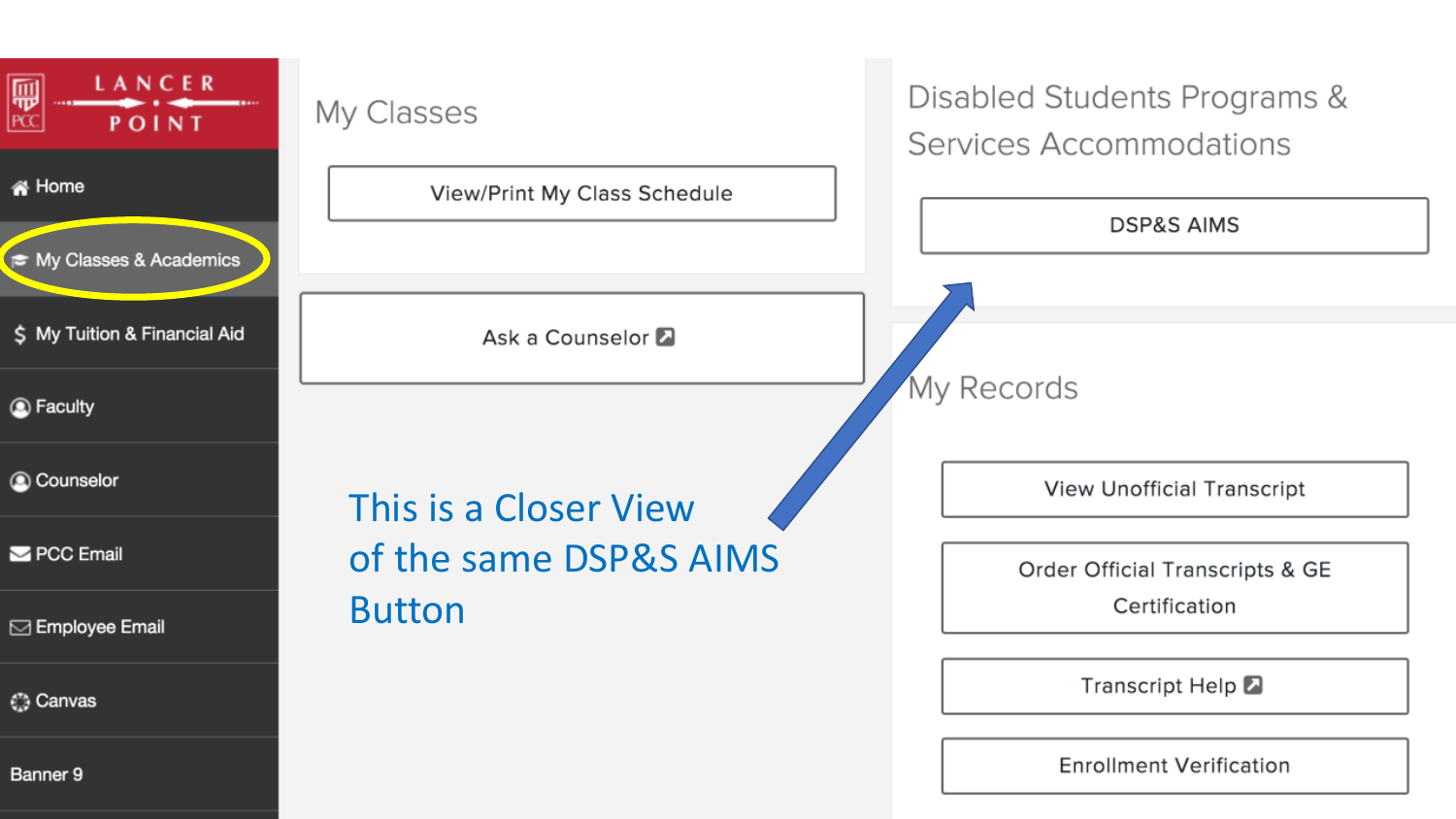

### Home

Home >> Welcome to Online Services

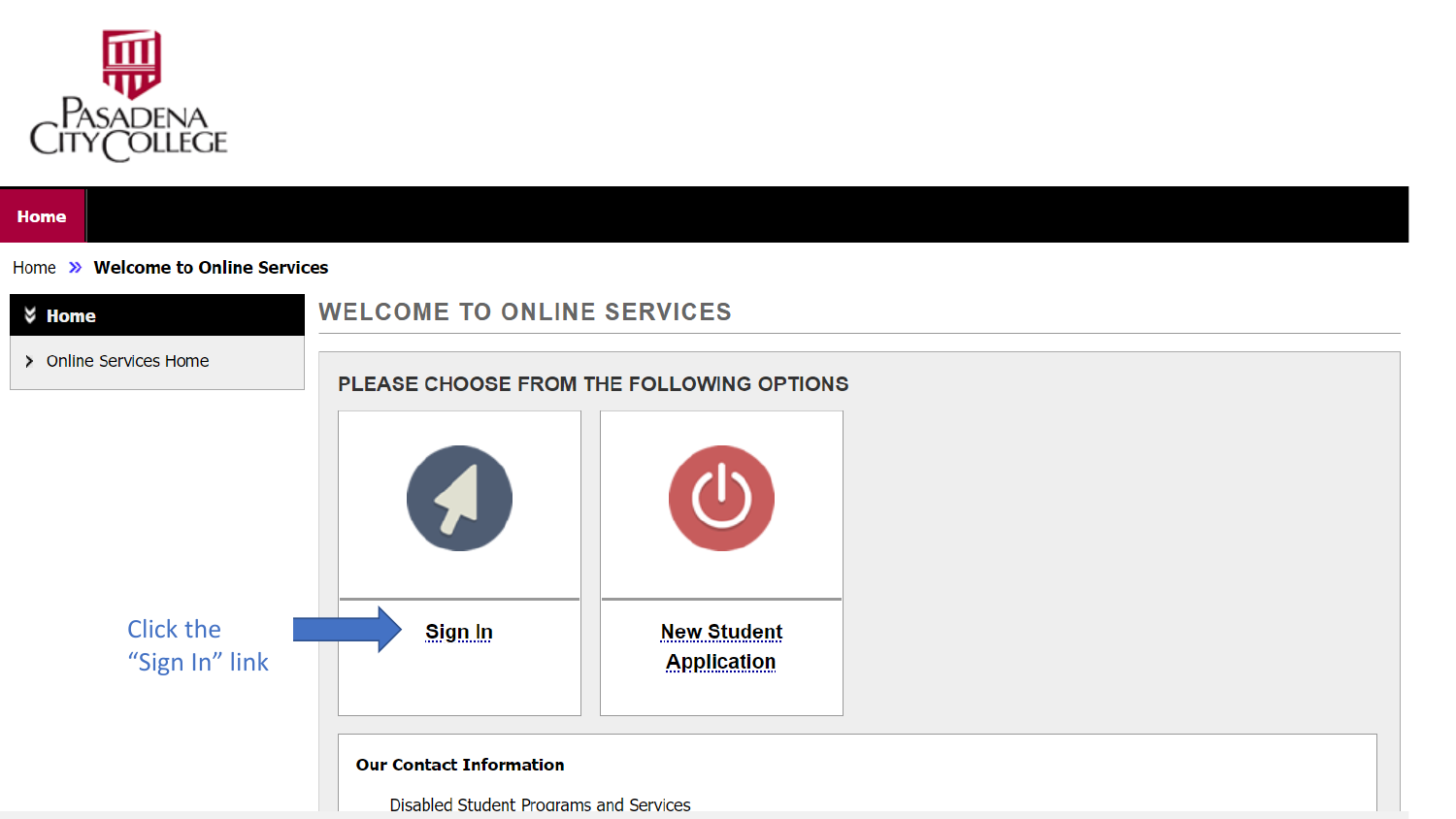| Welcome                                                                              | <b>My Profile</b><br>Home >> My Dashboard >> Overview | <b>My Mailbox (Sent E-Mails)</b><br><b>My Accommodations</b><br><b>Sign Out</b>                                                                                                                                                                     |  |  |  |  |  |
|--------------------------------------------------------------------------------------|-------------------------------------------------------|-----------------------------------------------------------------------------------------------------------------------------------------------------------------------------------------------------------------------------------------------------|--|--|--|--|--|
| <b>OVERVIEW</b><br><b>Login as User Feature</b>                                      |                                                       |                                                                                                                                                                                                                                                     |  |  |  |  |  |
|                                                                                      | <b>Back to My Profile</b>                             | <b>IMPORTANT MESSAGE(S)</b>                                                                                                                                                                                                                         |  |  |  |  |  |
|                                                                                      | <b>SMS (Text Messaging)</b>                           | Please read the following message(s) regarding your account:                                                                                                                                                                                        |  |  |  |  |  |
|                                                                                      | <b>Status: OFF</b><br><b>Update Preference</b>        | Your To Do List:<br><b>No Accommodation Requests Found</b><br>You have not submitted any accommodation requests for the current term. Please remember to request any accommodations needed for<br>your classes in a timely manner.                  |  |  |  |  |  |
| <b>☆ Home</b>                                                                        |                                                       |                                                                                                                                                                                                                                                     |  |  |  |  |  |
| > My Dashboard<br>> My Profile                                                       |                                                       | <b>Select Accommodations for Your Class</b>                                                                                                                                                                                                         |  |  |  |  |  |
| > SMS (Text Messaging)                                                               |                                                       | <b>Important Note</b>                                                                                                                                                                                                                               |  |  |  |  |  |
| > My Mailbox (Sent E-Mails)                                                          |                                                       | 1. Courses may take up to 48 hours to display in the system after you have registered for them. If you do not see one or more of your<br>courses in the list below 48 hours after registering, please contact Disabled Student Programs & Services. |  |  |  |  |  |
| <b>☆ My Accommodations</b>                                                           |                                                       | 2. Your courses might not display below if you are part of the course waiting list.                                                                                                                                                                 |  |  |  |  |  |
| > My Eligibility                                                                     |                                                       | 3. To request accommodations, select the checkbox(es) for the courses where they are needed, then click the button below to go to the<br>next page to select your accommodations.                                                                   |  |  |  |  |  |
| > List Accommodations<br>> Alternative Testing                                       |                                                       | 4. If you are unable to select a checkbox from the list of courses below, that means you have already submitted your request for<br>accommodations for that course.                                                                                 |  |  |  |  |  |
| > Alternative Formats<br>> My E-Form Agreements                                      |                                                       | 5. If you wish to modify your accommodation request (change or cancel a request), scroll down until your course is displayed and<br>select either Modify Request or Cancel Request.                                                                 |  |  |  |  |  |
| > My Signup List                                                                     |                                                       |                                                                                                                                                                                                                                                     |  |  |  |  |  |
|                                                                                      |                                                       | Step 1: Select Class(es)<br>Select check boxes for each class that                                                                                                                                                                                  |  |  |  |  |  |
| you want accommodations for                                                          |                                                       | Winter 2021 - ESLN 1063B.0 - ENGLISH AS A SECOND LANGUAGE L (CRN: 11523)                                                                                                                                                                            |  |  |  |  |  |
| <b>Primary Advisor</b><br>Name: Mark Sakata<br>Phone: (626) 720 - 4497<br>Send Email |                                                       | Step 2 - Continue to Customize Your Accommodations                                                                                                                                                                                                  |  |  |  |  |  |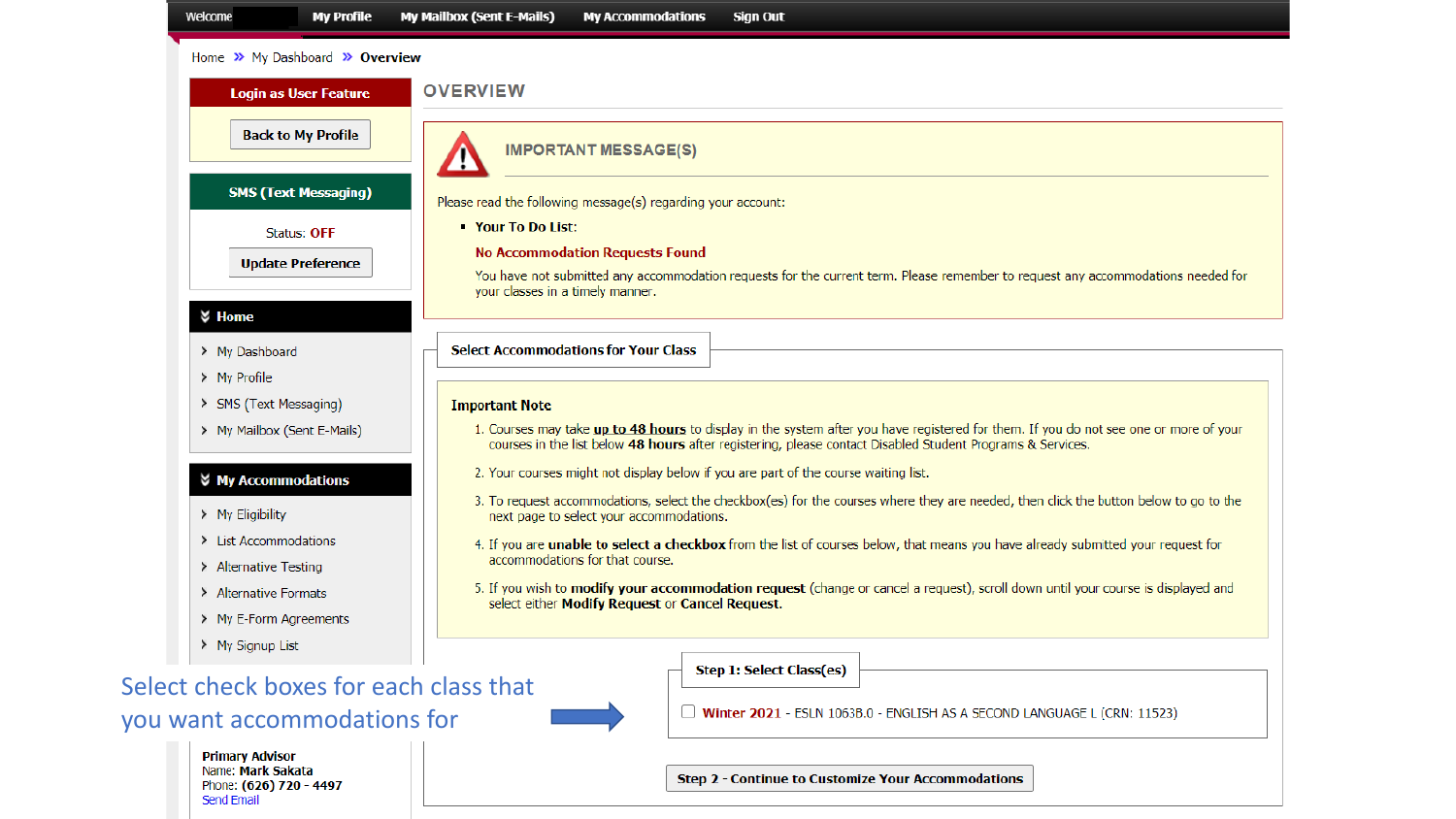| Welcome                          | <b>My Profile</b>                                       | <b>My Mailbox (Sent E-Mails)</b><br><b>My Accommodations</b><br><b>Sign Out</b>                                                                                                                                                                     |
|----------------------------------|---------------------------------------------------------|-----------------------------------------------------------------------------------------------------------------------------------------------------------------------------------------------------------------------------------------------------|
| Home >> My Dashboard >> Overview |                                                         |                                                                                                                                                                                                                                                     |
|                                  | <b>Login as User Feature</b>                            | <b>OVERVIEW</b>                                                                                                                                                                                                                                     |
|                                  | <b>Back to My Profile</b>                               | <b>IMPORTANT MESSAGE(S)</b>                                                                                                                                                                                                                         |
|                                  | <b>SMS (Text Messaging)</b>                             | Please read the following message(s) regarding your account:                                                                                                                                                                                        |
|                                  | Status: OFF                                             | • Your To Do List:                                                                                                                                                                                                                                  |
|                                  | <b>Update Preference</b>                                | <b>No Accommodation Requests Found</b>                                                                                                                                                                                                              |
|                                  |                                                         | You have not submitted any accommodation requests for the current term. Please remember to request any accommodations needed for<br>your classes in a timely manner.                                                                                |
| <b>₹</b> Home                    |                                                         |                                                                                                                                                                                                                                                     |
| > My Dashboard                   |                                                         | <b>Select Accommodations for Your Class</b>                                                                                                                                                                                                         |
| > My Profile                     |                                                         |                                                                                                                                                                                                                                                     |
| > SMS (Text Messaging)           |                                                         | <b>Important Note</b>                                                                                                                                                                                                                               |
| > My Mailbox (Sent E-Mails)      |                                                         | 1. Courses may take up to 48 hours to display in the system after you have registered for them. If you do not see one or more of your<br>courses in the list below 48 hours after registering, please contact Disabled Student Programs & Services. |
| <b>☆ My Accommodations</b>       |                                                         | 2. Your courses might not display below if you are part of the course waiting list.                                                                                                                                                                 |
| > My Eligibility                 |                                                         | 3. To request accommodations, select the checkbox(es) for the courses where they are needed, then click the button below to go to the<br>next page to select your accommodations.                                                                   |
| > List Accommodations            |                                                         | 4. If you are unable to select a checkbox from the list of courses below, that means you have already submitted your request for                                                                                                                    |
| > Alternative Testing            |                                                         | accommodations for that course.                                                                                                                                                                                                                     |
| > Alternative Formats            |                                                         | 5. If you wish to modify your accommodation request (change or cancel a request), scroll down until your course is displayed and<br>select either Modify Request or Cancel Request.                                                                 |
| > My E-Form Agreements           |                                                         |                                                                                                                                                                                                                                                     |
| > My Signup List                 |                                                         | Step 1: Select Class(es)                                                                                                                                                                                                                            |
|                                  |                                                         |                                                                                                                                                                                                                                                     |
|                                  | Any questions or concerns?<br>Use the following contact | <b>U Winter 2021</b> - ESLN 1063B.0 - ENGLISH AS A SECOND LANGUAGE L (CRN: 11523)                                                                                                                                                                   |
| <b>Primary Adv</b>               |                                                         | Click on the "Step 2" button                                                                                                                                                                                                                        |
| Name: Mark<br>Phone: (626)       | to continue                                             | Step 2 - Continue to Customize Your Accommodations                                                                                                                                                                                                  |
| Send Email                       |                                                         |                                                                                                                                                                                                                                                     |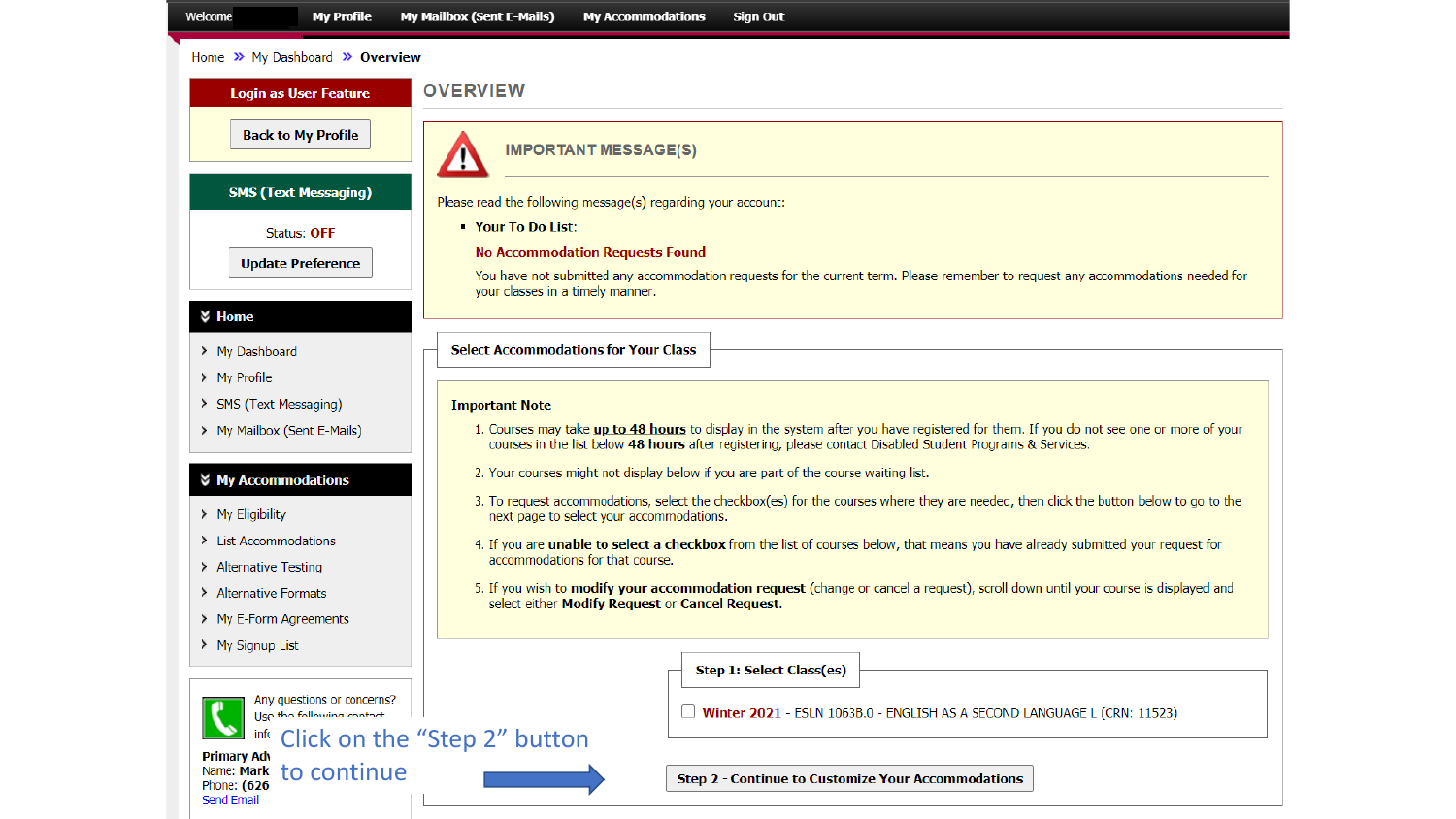| Welcome                                                   | <b>My Profile</b>                         | <b>My Mailbox (Sent E-Mails)</b><br><b>My Accommodations</b><br><b>Sign Out</b>                                                     |                            |  |  |  |  |  |
|-----------------------------------------------------------|-------------------------------------------|-------------------------------------------------------------------------------------------------------------------------------------|----------------------------|--|--|--|--|--|
| Home >> My Dashboard >> Overview                          |                                           |                                                                                                                                     |                            |  |  |  |  |  |
| <b>OVERVIEW</b><br><b>Login as User Feature</b>           |                                           |                                                                                                                                     |                            |  |  |  |  |  |
|                                                           | <b>Back to My Profile</b>                 | Final Step: Select Accommodation(s) for Each Class                                                                                  |                            |  |  |  |  |  |
|                                                           |                                           | ESLN 1063B.0 - English As A Second Language L (CRN: 11523)                                                                          |                            |  |  |  |  |  |
|                                                           | <b>SMS (Text Messaging)</b>               | <b>Shannon Maraghy</b><br>Instructor(s):                                                                                            |                            |  |  |  |  |  |
|                                                           | Status: OFF                               | Days and Time(s):<br>MTWRF at 12:15 PM - 04:20 PM                                                                                   |                            |  |  |  |  |  |
|                                                           | <b>Update Preference</b>                  | $01/06/2021 - 02/10/2021$<br>Date Range(s):                                                                                         |                            |  |  |  |  |  |
|                                                           |                                           | ON (Campus: DE)<br>Location(s):                                                                                                     |                            |  |  |  |  |  |
| <b></b> Home                                              |                                           |                                                                                                                                     |                            |  |  |  |  |  |
| > My Dashboard<br>> My Profile                            |                                           | $\Box$ Select the check box if you have entered a WRONG CRN. You will not be required to specify your accommodation for this class. |                            |  |  |  |  |  |
|                                                           | > SMS (Text Messaging)                    | Select Accommodation(s) for ESLN 1063B.0                                                                                            | <b>Check the boxes for</b> |  |  |  |  |  |
|                                                           | > My Mailbox (Sent E-Mails)               | <b>Alternative Testing</b><br>Large print<br>└<br>U                                                                                 | each accommodation         |  |  |  |  |  |
|                                                           |                                           |                                                                                                                                     | that you want for          |  |  |  |  |  |
|                                                           | <b>☆ My Accommodations</b>                |                                                                                                                                     | your classes               |  |  |  |  |  |
| > My Eligibility                                          | > List Accommodations                     | <b>Submit Your Accommodation Requests</b><br><b>Back to Overview</b>                                                                |                            |  |  |  |  |  |
|                                                           | > Alternative Testing                     | <b>Questions? Contact Us!</b>                                                                                                       |                            |  |  |  |  |  |
|                                                           | > Alternative Formats                     | Please contact our office if you have any questions or concerns.                                                                    |                            |  |  |  |  |  |
|                                                           | > My E-Form Agreements                    | Disabled Student Programs and Services<br>1570 E. Colorado Boulevard                                                                |                            |  |  |  |  |  |
| > My Signup List                                          |                                           | Pasadena, CA 91106<br>Room D-209                                                                                                    |                            |  |  |  |  |  |
|                                                           | Any questions or concerns?                | Remote lines:                                                                                                                       |                            |  |  |  |  |  |
|                                                           | Use the following contact<br>information: | 626-720-4497<br>626-817-6133                                                                                                        |                            |  |  |  |  |  |
| <b>Primary Advisor</b><br>Name: Mark Sakata<br>Send Email | Phone: (626) 720 - 4497                   | Campus line:<br>626-585-7127<br>626-585-7655 (fax)<br>when the company of the company                                               |                            |  |  |  |  |  |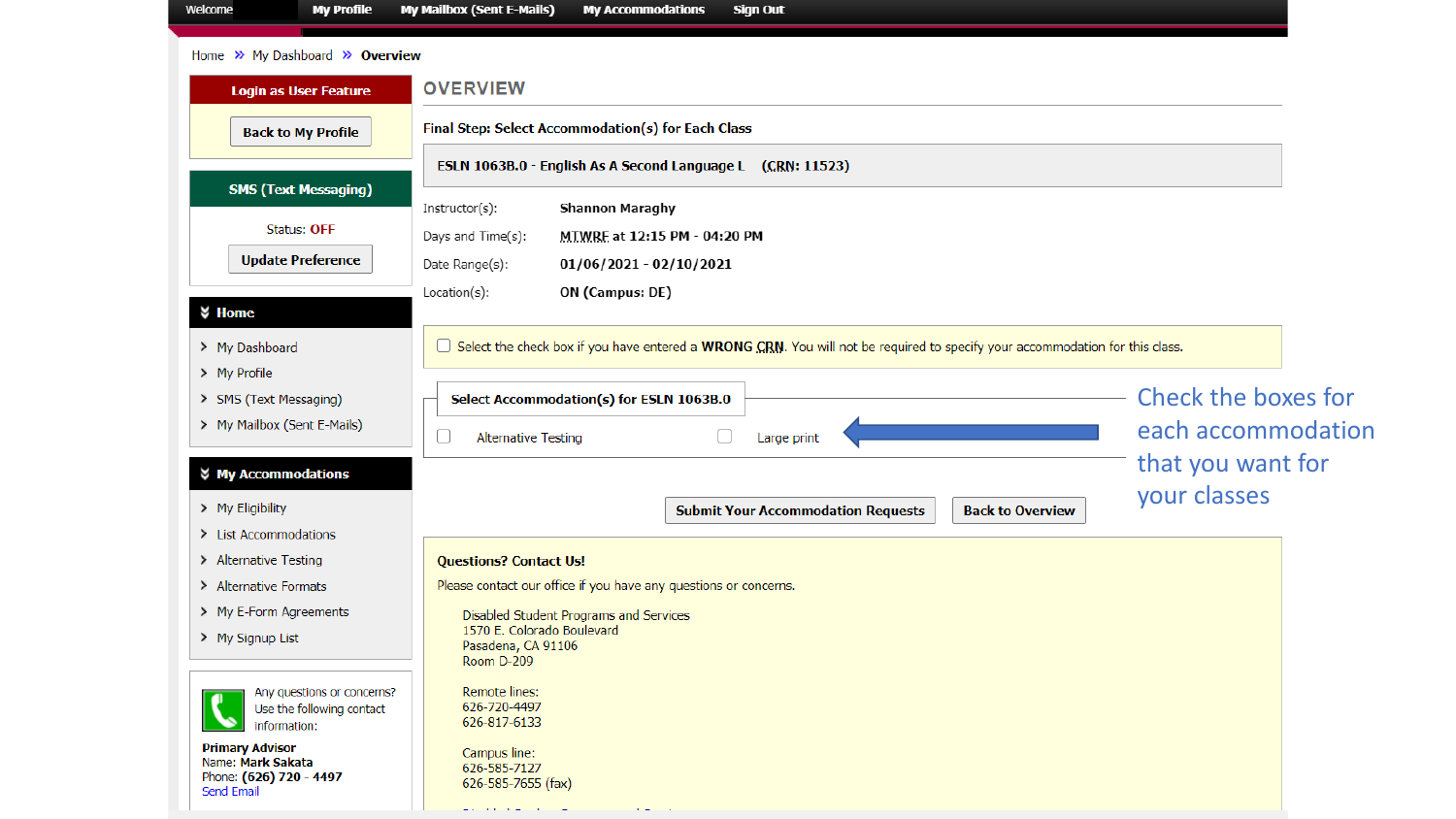| Welcome                                         | <b>My Profile</b>                         | <b>My Mailbox (Sent E-Mails)</b>                                                                                                                                                                            | <b>My Accommodations</b>                                                                                   | <b>Sign Out</b>                           |                                                                                                                              |  |  |  |  |
|-------------------------------------------------|-------------------------------------------|-------------------------------------------------------------------------------------------------------------------------------------------------------------------------------------------------------------|------------------------------------------------------------------------------------------------------------|-------------------------------------------|------------------------------------------------------------------------------------------------------------------------------|--|--|--|--|
| Home >> My Dashboard >> Overview                |                                           |                                                                                                                                                                                                             |                                                                                                            |                                           |                                                                                                                              |  |  |  |  |
|                                                 | <b>Login as User Feature</b>              | <b>OVERVIEW</b>                                                                                                                                                                                             |                                                                                                            |                                           |                                                                                                                              |  |  |  |  |
|                                                 | <b>Back to My Profile</b>                 |                                                                                                                                                                                                             | Final Step: Select Accommodation(s) for Each Class                                                         |                                           |                                                                                                                              |  |  |  |  |
|                                                 |                                           |                                                                                                                                                                                                             |                                                                                                            |                                           |                                                                                                                              |  |  |  |  |
|                                                 | <b>SMS (Text Messaging)</b>               | Instructor(s):                                                                                                                                                                                              | <b>Shannon Maraghy</b>                                                                                     |                                           |                                                                                                                              |  |  |  |  |
|                                                 | Status: OFF                               | Days and Time(s):                                                                                                                                                                                           | MTWRF at 12:15 PM - 04:20 PM                                                                               |                                           |                                                                                                                              |  |  |  |  |
|                                                 | <b>Update Preference</b>                  | Date Range(s):                                                                                                                                                                                              | $01/06/2021 - 02/10/2021$                                                                                  |                                           |                                                                                                                              |  |  |  |  |
|                                                 |                                           | Location(s):                                                                                                                                                                                                | ON (Campus: DE)                                                                                            |                                           |                                                                                                                              |  |  |  |  |
| <b>≵ Home</b>                                   |                                           |                                                                                                                                                                                                             |                                                                                                            |                                           |                                                                                                                              |  |  |  |  |
| > My Dashboard                                  |                                           |                                                                                                                                                                                                             |                                                                                                            |                                           | Select the check box if you have entered a WRONG CRN. You will not be required to specify your accommodation for this class. |  |  |  |  |
| > My Profile<br>> SMS (Text Messaging)          |                                           |                                                                                                                                                                                                             | Select Accommodation(s) for ESLN 1063B.0                                                                   |                                           |                                                                                                                              |  |  |  |  |
| > My Mailbox (Sent E-Mails)                     |                                           |                                                                                                                                                                                                             |                                                                                                            |                                           |                                                                                                                              |  |  |  |  |
|                                                 |                                           | <b>Alternative Testing</b><br>U.                                                                                                                                                                            |                                                                                                            | Large print                               |                                                                                                                              |  |  |  |  |
| <b>☆ My Accommodations</b>                      |                                           |                                                                                                                                                                                                             |                                                                                                            |                                           |                                                                                                                              |  |  |  |  |
| > My Eligibility                                |                                           |                                                                                                                                                                                                             |                                                                                                            | <b>Submit Your Accommodation Requests</b> | <b>Back to Overview</b>                                                                                                      |  |  |  |  |
| > List Accommodations                           |                                           |                                                                                                                                                                                                             |                                                                                                            |                                           |                                                                                                                              |  |  |  |  |
| > Alternative Testing                           |                                           | <b>Questions? Contact Us!</b>                                                                                                                                                                               |                                                                                                            |                                           |                                                                                                                              |  |  |  |  |
| > Alternative Formats<br>> My E-Form Agreements |                                           |                                                                                                                                                                                                             | Please contact our office if you have any questions or concerns.<br>Disabled Student Programs and Services |                                           |                                                                                                                              |  |  |  |  |
| > My Signup List                                |                                           | 1570 E. Colorado Boulevard<br>Pasadena, CA 91106                                                                                                                                                            |                                                                                                            |                                           |                                                                                                                              |  |  |  |  |
|                                                 |                                           | Room D-209                                                                                                                                                                                                  |                                                                                                            |                                           |                                                                                                                              |  |  |  |  |
|                                                 | Any questions or concerns?                | Remote lines:                                                                                                                                                                                               |                                                                                                            |                                           | <b>Click the Submit Your</b>                                                                                                 |  |  |  |  |
|                                                 | Use the following contact<br>information: | 626-720-4497<br>626-817-6133                                                                                                                                                                                |                                                                                                            |                                           | Accommodation                                                                                                                |  |  |  |  |
| <b>Primary Advisor</b><br>Name: Mark Sakata     |                                           | Campus line:                                                                                                                                                                                                |                                                                                                            |                                           | Request button, and                                                                                                          |  |  |  |  |
| Phone: (626) 720 - 4497<br>Send Email           |                                           | 626-585-7127<br>626-585-7655 (fax)                                                                                                                                                                          |                                                                                                            |                                           | you are finished.                                                                                                            |  |  |  |  |
|                                                 |                                           | $\begin{aligned} \mathbf{u}(\mathbf{x}) & \leq \mathbf{u}(\mathbf{x}) \mathbf{u}(\mathbf{x}) + \mathbf{u}(\mathbf{x}) \mathbf{u}(\mathbf{x}) + \mathbf{u}(\mathbf{x}) \mathbf{u}(\mathbf{x}) \end{aligned}$ |                                                                                                            |                                           |                                                                                                                              |  |  |  |  |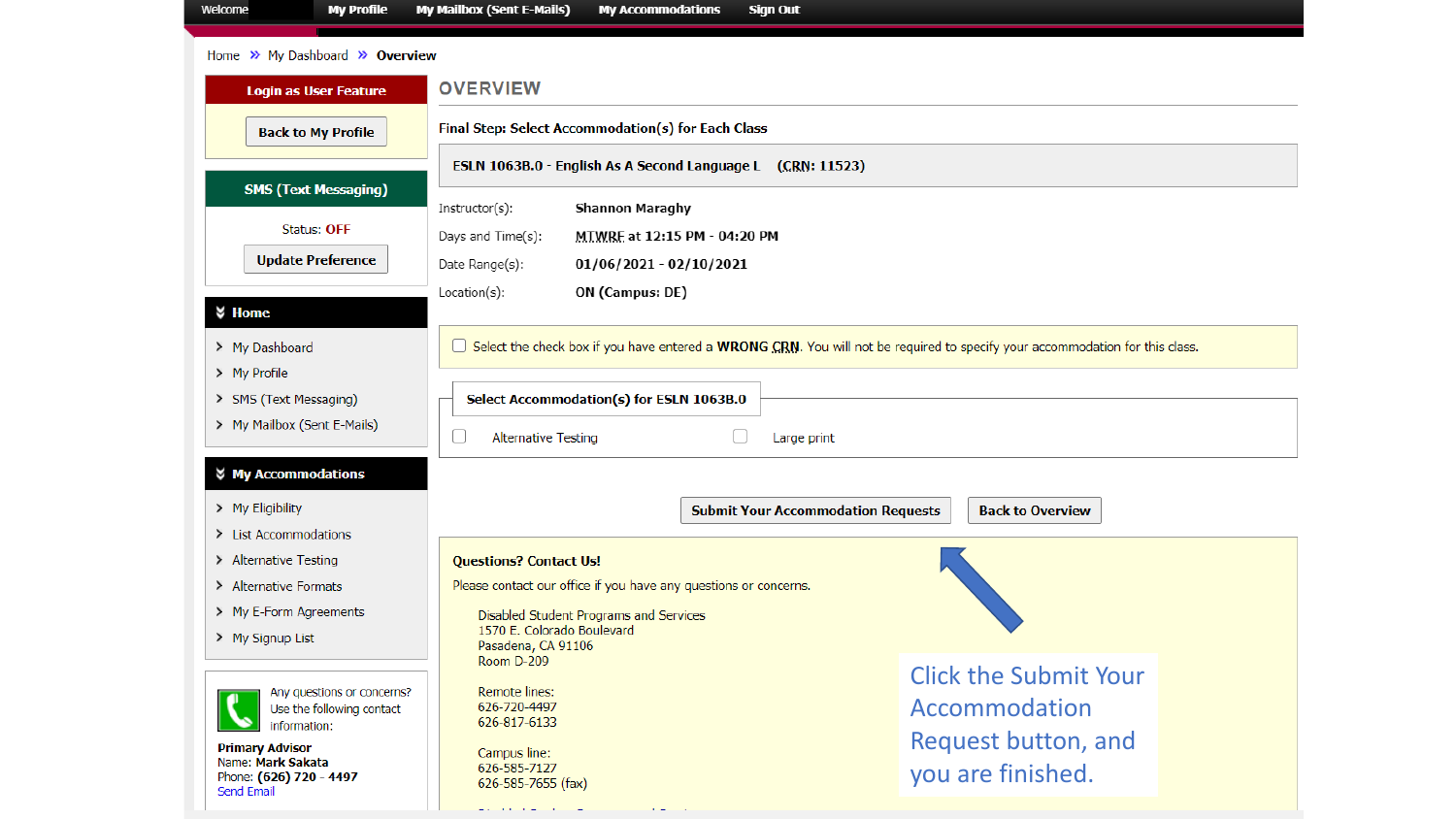

Wednesday, December 16, 2020

Jeff Laun - COLL 001.0 - FIRST YEAR SEMINAR (CRN: 70592) - Fall 2020

**Student**<br>**Studential**<br>**Studential**<br>**Studential**<br>**Studential**<br>**Studential**<br>**Studential** 

Dear Professor Rosemarie Cervantes:

Jeff Laun has a documented disability and is registered with Disabled Student Programs and Services (DSP&S). **Student Student**

The implementation of academic accommodations is a shared responsibility between the student, the professor and DSP&S. Please ensure privacy when discussing accommodations with the student, as this information is confidential. If you have any questions, please contact DSP&S or the student's Teacher Specialist, Monica Contreras, at phone number: (626) 720 - 4497 or, or by email at mcontreras47@pasadena.edu. We welcome your input and questions regarding this process.

Thank you for helping to make PCC an accessible and equitable place to obtain an education.

**Student Accommodations:** 

#### **1. Alternative Formats**

This category includes various types of alternate media formats: e-text, braille, tactile graphics, audio, large print

#### $\circ$  E-Text

Accessible e-text for use with text to audio software.

Next, AIM will send an accommodation email to your instructors. You will also receive a copy. \*

\* The email replaces the Classroom Accommodation Plan that DSP&S used to provide to students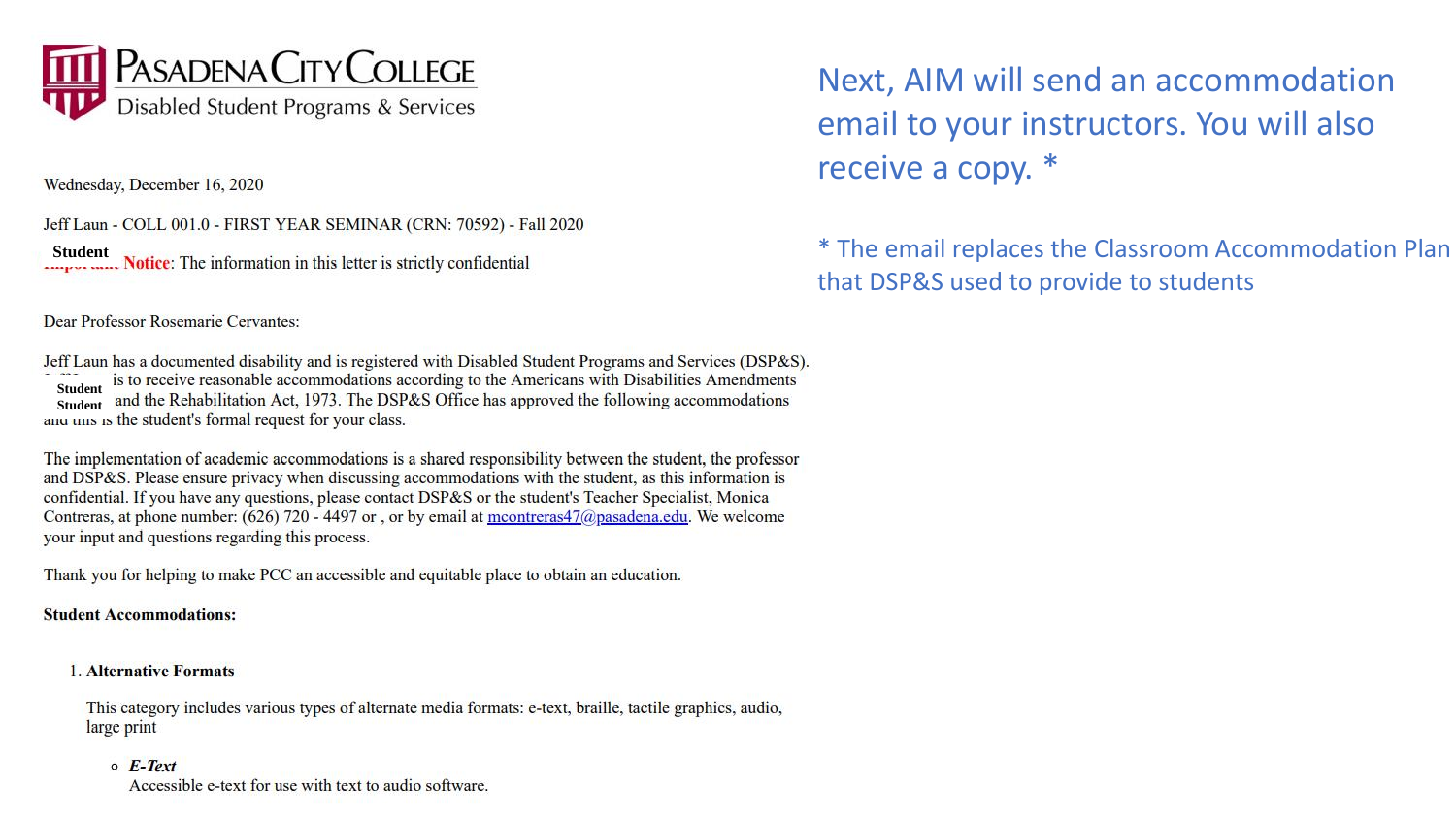

#### **My Dashboard**

#### Home  $\gg$  My Dashboard  $\gg$  My Eligibility

**MY ELIGIBILITY Login as User Feature Back to My Profile SMS (Text Messaging) Status: OFF Update Preference** 

#### **∀ Home**

- > My Dashboard
- > My Profile
- > SMS (Text Messaging)
- > My Mailbox (Sent E-Mails)



> List Accommodations

You can see a list of all the accommodations that you are eligible to request, by selecting the link, My Eligibility. (This page is only an example).

#### 1. Alternative Formats

 $E-Text$ 

#### 2. Alternative Testing

- $\blacksquare$  Extra Time 1.50 $x$
- Kurzweil 3000 for tests

#### 3. Assistive Technology

- Audio recording app training
- Kurzweil 3000 training
- Web Accessibility training (Canvas, LancerPoint)

#### 4. Campus Accommodations

Accepible chuttle to DCC compused